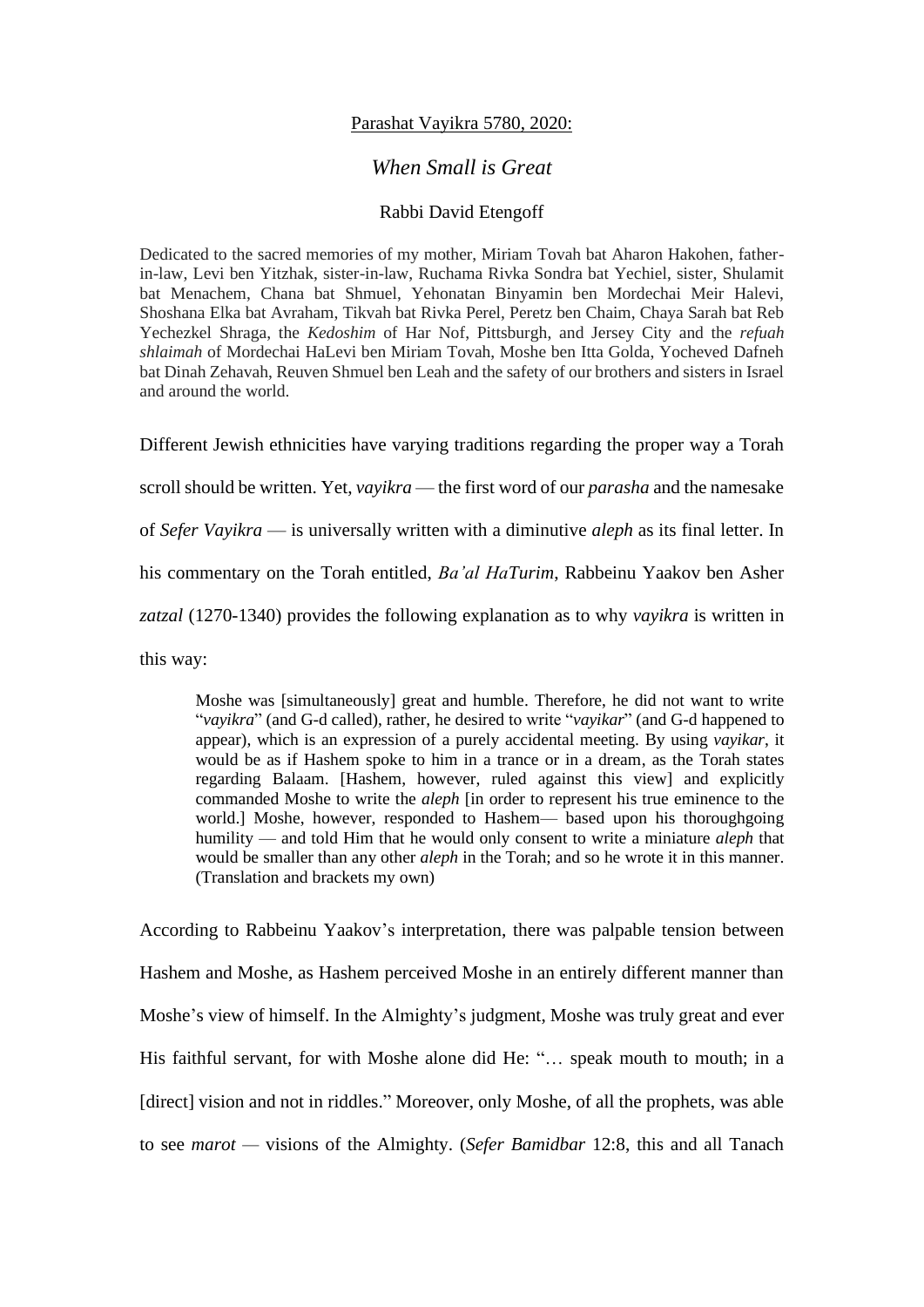translations, *The Judaica Press Complete Tanach*) Clearly, as Moshe was different than any other human being who has ever lived, Hashem sought to give voice to this idea by writing *vayikra* as the first word of our *parasha.*

In stark contrast, Moshe was so humble that he described Aharon and himself as, "*v'nachnu mah* — of what significance are we?" (*Sefer Shemot* 16:7,8) Little wonder, then, that the Torah famously teaches us, "*V'ha'ish Moshe anav m'ode mi'kol ha'adam asher al p'nai ha'adamah* — Now this man Moshe was exceedingly humble, more so than any person on the face of the earth." (*Sefer Bamidbar* 12:3) The last thing Moshe wanted, therefore, was to write *vayikra*, rather than *vayikar*. As such, he was faced with a true dilemma: How could he follow the command of the Master of the Universe while remaining existentially true to himself? Moshe's solution was an elegant compromise: He wrote *vayikra* with a tiny *aleph* as its concluding letter, thereby implementing Hashem's *p'sak* (decision) while maintaining his personal integrity.

*Anivut* (humility) unmistakably emerges as one of the driving forces of Moshe's personality. Based upon a variety of midrashic sources, it appears that this *middah*  (ethical characteristic) was woven into his very being. Most of us, however, need to work at developing this *middah*. We are fortunate that the Ramban (1194-1270) gives us ready guidance as to how to undertake this process:

Therefore, I will now explain to you how to always behave humbly. Speak gently at all times… with your heart focusing on Hashem… In all your actions, words and thoughts, always regard yourself as standing before Hashem, with His *Schechinah* [Divine Presence] above you, for His glory fills the whole world. Speak with fear and awe, as a servant standing before his master. Act with restraint in front of everyone. When someone calls you, don't answer loudly, but gently and softly, as one who stands before his master. (*Iggeret HaRamban*, translation, with my emendations, [http://www.pirchei.com/specials/ramban/ramban.htm,](http://www.pirchei.com/specials/ramban/ramban.htm) brackets and italics my own)